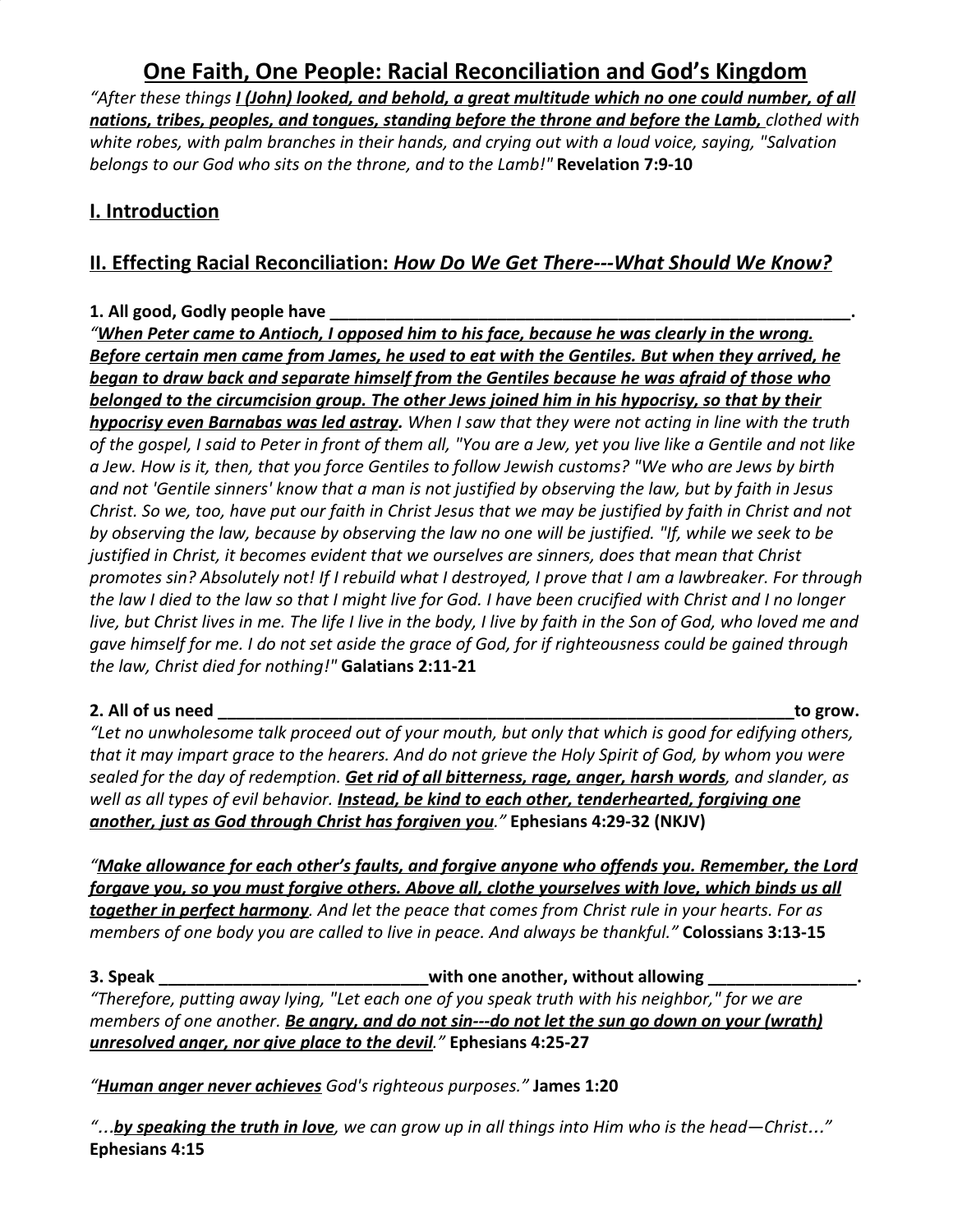#### 4. We never lose sight of who the

*"The thief comes only to steal and kill and destroy; I have come that people may have life, and have it more abundantly."* **John 10:10**

*"Be sober, be vigilant; because your adversary the devil prowls about like a roaring lion, seeking whom he may devour."* **I Peter 5:8 (NKJV)**

**5. As Christ-followers, we are \_\_\_\_\_\_\_\_\_\_\_\_\_\_\_\_\_\_\_\_\_\_\_an our goal should be \_\_\_\_\_\_\_\_\_\_\_\_\_\_\_\_.** *"Blessed are the peacemakers, for they shall be called sons of God."* **Matthew 5:9 (NKJV)**

*"Who is wise and understanding among you? Let him show it by his good life, by deeds done in the humility that comes from wisdom*…*But the wisdom that comes from heaven is first of all pure; then peace-loving, considerate, submissive, full of mercy and good fruit, impartial and sincere. Peacemakers who sow in peace raise a harvest of righteousness."* **James 3:13; 17-18**

*What is the one vital component of Biblically-oriented "peace?" "How beautiful on the mountains are the feet of those who bring good news, who proclaim peace, who bring good tidings, who proclaim salvation, who say to Zion, "Your God reigns!"* **Isaiah 52:7**

#### **6. Jesus has given us**

 *"But now in Christ Jesus you who once were far away have been brought near through the blood of Christ. For Jesus Himself is our peace, who has made the two one and has destroyed the barrier, the dividing wall of hostility, by abolishing in his flesh the law with its commandments and regulations. Jesus' purpose was to create in Himself one new man out of the two, thus making peace, and in this one body to reconcile both of them to God through the cross, by which he put to death their hostility. He came and preached peace to you who were far away and peace to those who were near. For through him we both have access to the Father by one Spirit. Consequently, you are no longer foreigners and aliens, but fellow citizens with God's people and members of God's household, built on the foundation of the apostles and prophets, with Christ Jesus himself as the chief cornerstone. In him the whole building is joined together and rises to become a holy temple in the Lord. And in Him you too are being built together to become a dwelling in which God lives by His Spirit."* **Ephesians 2:13-22**

*"Every aspect of the way God views and saves sinners is designed to undermine racism and lead to a reconciled and redeemed humanity from every people group in the world."*― **John Piper**

*"All hope of Christian unity and reconciliation begins at the cross."---***anonymous**

*"The church is not a theological classroom. It is a conversion, confession, repentance, reconciliation, forgiveness and sanctification center, where flawed people place their faith in Christ, gather to know and love him better, and learn to love others as he designed."----***Paul Tripp**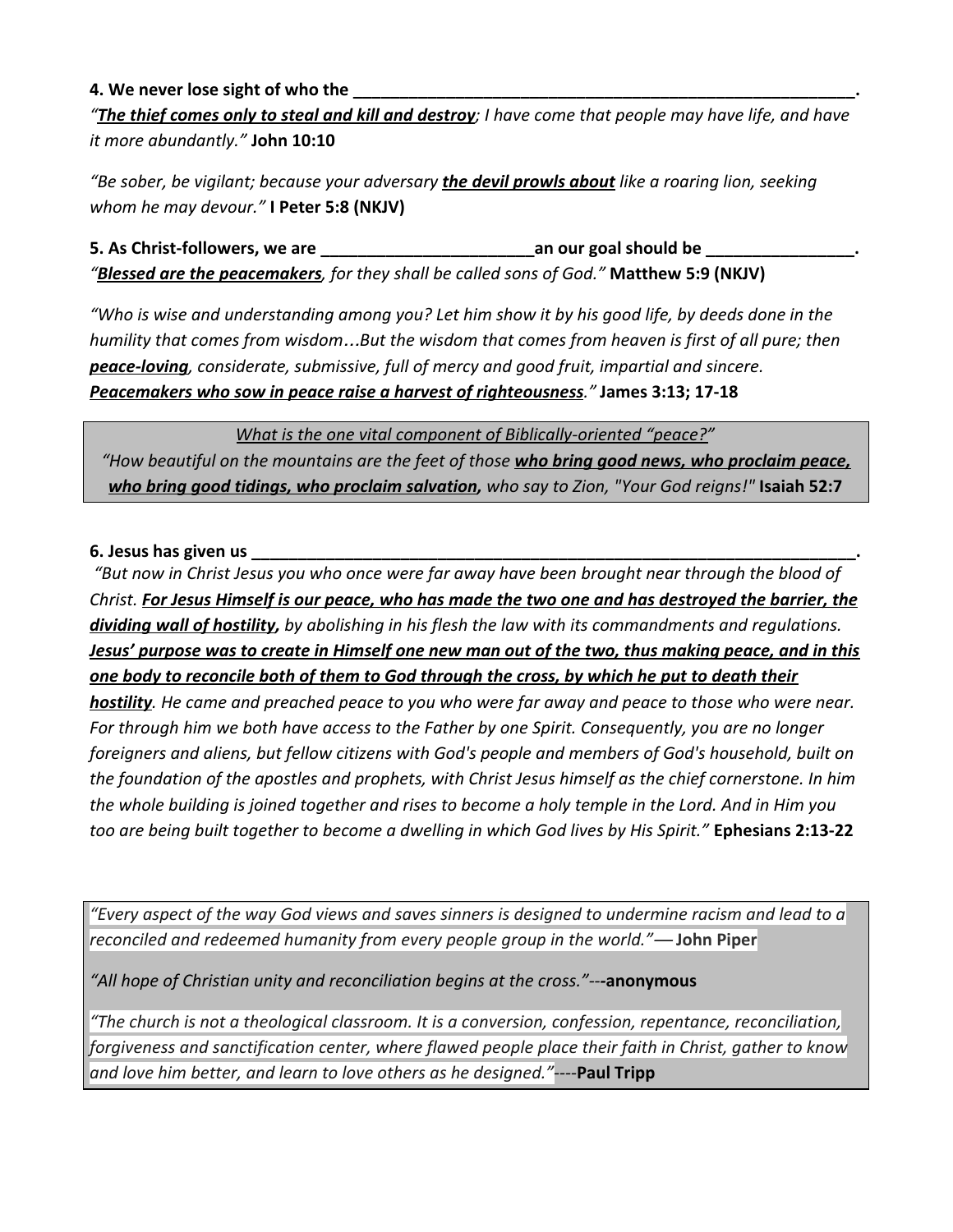## **Homework Assignments:**

- 1. Always keep Jesus first in your conversations and endeavors
- 2. Forgive *(and ask for forgiveness—whenever and wherever called for)*
- 3. Be strategic about expanding your circle of friendships and relationships
- 4. Always communicate in love and honesty
- 5. Always keep the solution in mind---not the problem(s)
- 6. Never forget that He who connects us is infinitely more powerful than anything that can divide us
- 7. Live prayerfully—always asking the Lord to reveal your *"blind spots"* to you each day
- 8. Be very aware of anything that you're considering posting on social media
	- *Is it racist?*
	- *Is it---at the very least---insensitive?*
	- *Even if it's neither---is this the best time for any posts that may get easily misconstrued?*
	- *Could these words or actions be offensive or hurt the feelings of your brother/sister in Christ?*
- 9. Pray with your brothers/sisters in Christ here in Victory family for unity, reconciliation and blessing
- 10. Be intentional about encouraging and standing with one another---particularly in these times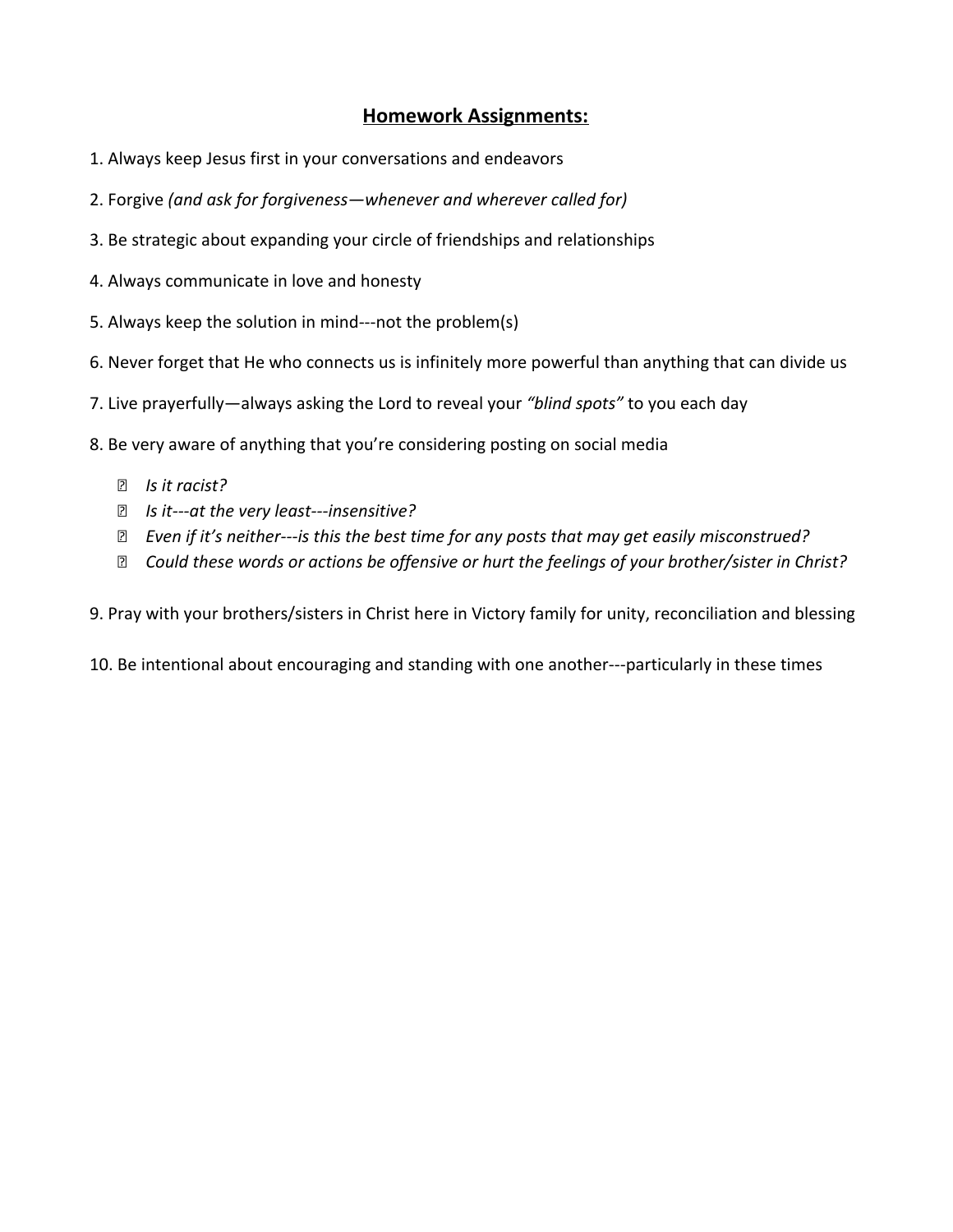Any racial reconciliation we've had in this country has come not out of confrontation but out of a spirit of reconciliation. If we continue to practice an eye for an eye and a tooth for a tooth, we'll eventually end up with a land of people who are blind and toothless.

Andrew Young

logon2quote.com =



"

Forgiveness and reconciliation are not just ethereal, spiritual, other-worldly activities. They have to do with the real world. They are realpolitik, because in a very real sense, without forgiveness, there is no future.

Deserved Tata -

AZ GUOTES

When we allow God's love to trump our anger, we are able to experience RESTORATION in relationships.

- Gwen Smith